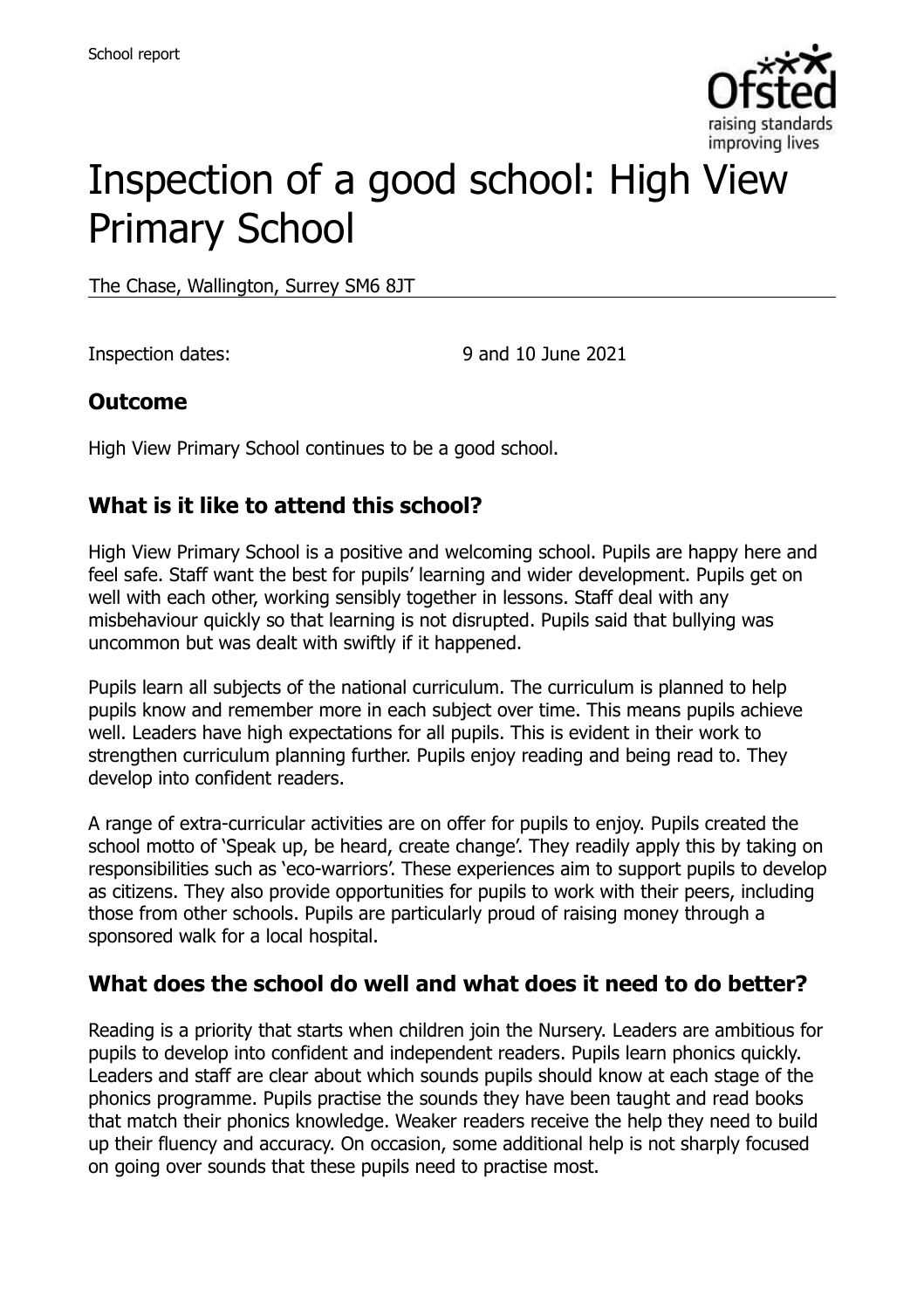

Pupils follow a broad curriculum that matches the content and scope of the national curriculum. Prior to the COVID-19 (coronavirus) pandemic, leaders prioritised the development of mathematics. The mathematics programme is well sequenced, giving pupils ample opportunity to learn and practise key knowledge. This increases their accuracy, confidence and fluency when tackling calculations. Adults model the precise use of mathematical vocabulary in the early years. Children repeat this independently when talking about counting and measuring. Work in pupils' books shows that they can apply what they have learned previously across a range of topics. Pupils are encouraged to explain their mathematical thinking and they do this with increasing confidence. Pupils with special educational needs and/or disabilities are supported effectively. Adults use well-chosen resources to support pupils' understanding, which helps pupils to become more confident in their work.

Shortly after his appointment, the headteacher prioritised a review of the curriculum. Leaders decided to move away from the previous model in December 2019. Work started on developing programmes of work that gave pupils greater opportunity to develop their knowledge in different subjects. Plans were paused in March 2020 to allow leaders to focus on delivering remote education. Plans were resumed in the spring of 2021.

In history, leaders have identified the key knowledge they want pupils to learn. Plans are well sequenced and allow pupils to build their understanding of concepts and vocabulary over time. For example, pupils understand the concepts of invasion and settlement because they have learned about different groups that have invaded Britain. Pupils draw confidently on this knowledge to make comparisons between different groups of people in the past. Pupils use the vocabulary they have been taught well when talking and writing in history.

Leaders continue to prioritise strengthening the curriculum in subjects such as geography and science. They have identified the essential knowledge that pupils need to learn in these subjects. That said, some aspects of planning do not pinpoint how to extend pupils' understanding of important subject content. In geography, for instance, subject plans do not consider fully how to deepen pupils' knowledge of how to read and interpret maps.

Pupils behave well in lessons. Teachers address any off-task behaviour quickly. Pupils discuss and debate ideas in a mature way, showing respect for differences of opinion. Most of the parents who responded to the online survey said behaviour was well managed. Pupils spoken to feel the same.

Extra-curricular activities give pupils the opportunity to develop interests in different sports such as martial arts and basketball. Leaders have worked closely with outside organisations to ensure that these continue to run despite recent restrictions. Pupils readily take on responsibilities such as joining a 'pupil voice' group. Pupils like having opportunities to make a positive contribution to their school. They are rightly proud of their achievements.

Staff feel well supported and enjoy working at High View. They feel involved in the recent curriculum changes and that their workload is considered by leaders.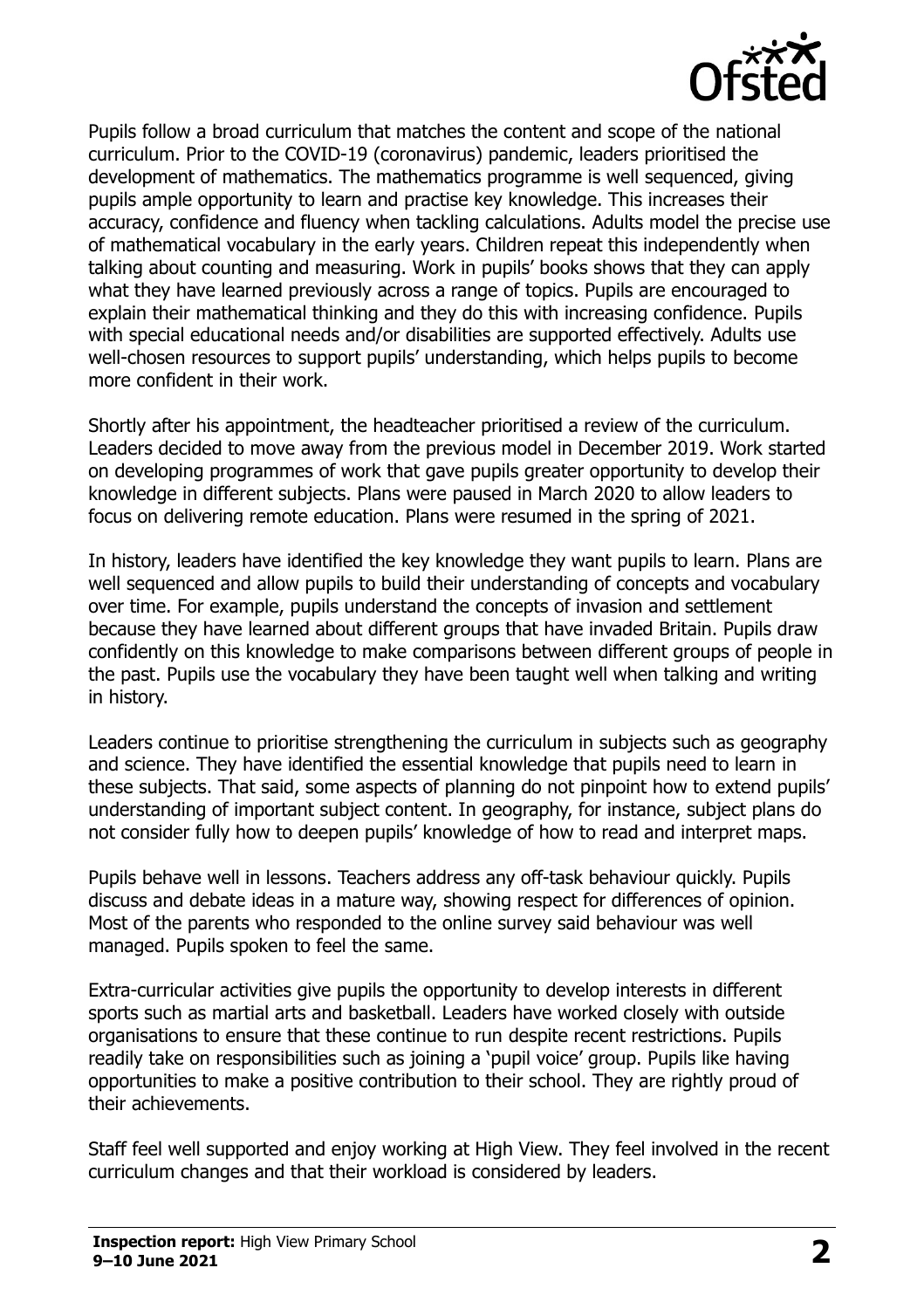

# **Safeguarding**

The arrangements for safeguarding are effective.

Staff have been well trained. They are confident in identifying and reporting concerns. Referrals are made promptly, and leaders work effectively with external agencies. This ensures that pupils and their families receive the help they need quickly.

Pupils are supported in knowing how to stay safe. The curriculum includes work on stranger danger and understanding 'safe touch'. Time is made to respond to local incidents that pupils may be aware of. Pupils could describe lots of ways they would keep themselves safe online. Almost all the parents who completed the Ofsted online survey stated that their children were safe at school.

# **What does the school need to do to improve?**

# **(Information for the school and appropriate authority)**

- **Pupils are supported to read well. They develop into confident and fluent readers.** Leaders prioritise extra help for pupils who need it. This support is effective. However, occasionally, some extra help is not targeted precisely to pupils' needs. Leaders should continue to sharpen the support given to weaker readers. This will strengthen leaders' already successful work to make sure that all pupils learn to read well.
- Leaders have undertaken a thorough review of the curriculum. They have developed plans which focus on building pupils' knowledge over time. However, in geography and science, sometimes the sequence of learning does not enable pupils to acquire a full and rich understanding of some areas of learning. Leaders should refine the curriculum further to support pupils' deepening knowledge of essential ideas and concepts.

# **Background**

When we have judged a school to be good, we will then normally go into the school about once every four years to confirm that the school remains good. This is called a section 8 inspection of a good or outstanding school. We do not give graded judgements on a section 8 inspection. However, if we find some evidence that a good school could now be better than good, or that standards may be declining, then the next inspection will be a section 5 inspection. Usually this is within one to two years of the date of the section 8 inspection. If we have serious concerns about safeguarding, behaviour or the quality of education, we will convert the section 8 inspection to a section 5 inspection immediately.

This is the first section 8 inspection since we judged the school to be good on 8 and 9 June 2016.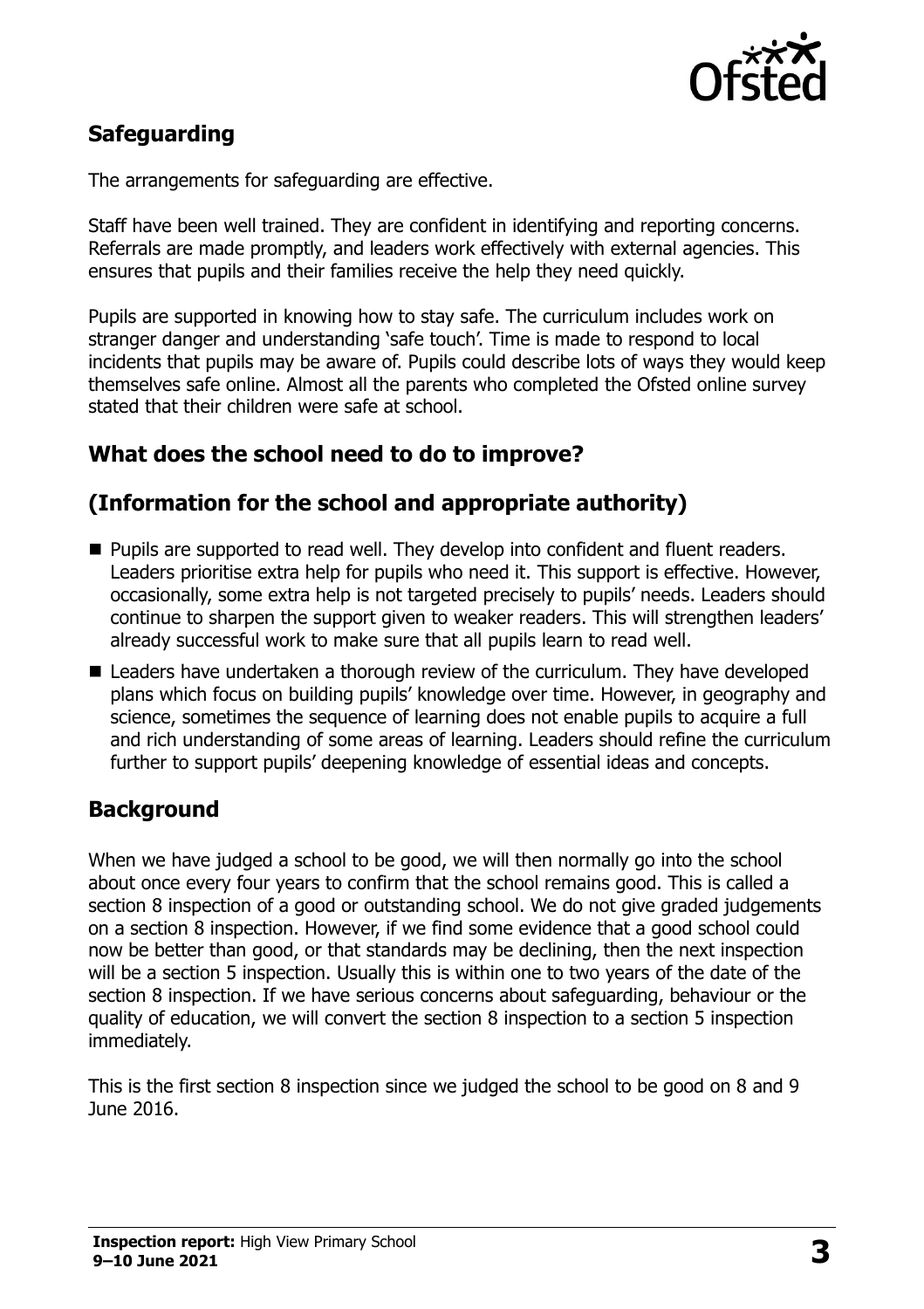

#### **How can I feed back my views?**

You can use [Ofsted Parent View](https://parentview.ofsted.gov.uk/) to give Ofsted your opinion on your child's school, or to find out what other parents and carers think. We use Ofsted Parent View information when deciding which schools to inspect, when to inspect them and as part of their inspection.

The Department for Education has further [guidance](http://www.gov.uk/complain-about-school) on how to complain about a school.

If you are the school and you are not happy with the inspection or the report, you can [complain to Ofsted.](https://www.gov.uk/complain-ofsted-report)

#### **Further information**

You can search for [published performance information](http://www.compare-school-performance.service.gov.uk/) about the school [here.](http://www.compare-school-performance.service.gov.uk/)

In the report, '[disadvantaged pupils](http://www.gov.uk/guidance/pupil-premium-information-for-schools-and-alternative-provision-settings)' refers to those pupils who attract government pupil premium funding: pupils claiming free school meals at any point in the last six years and pupils in care or who left care through adoption or another formal route.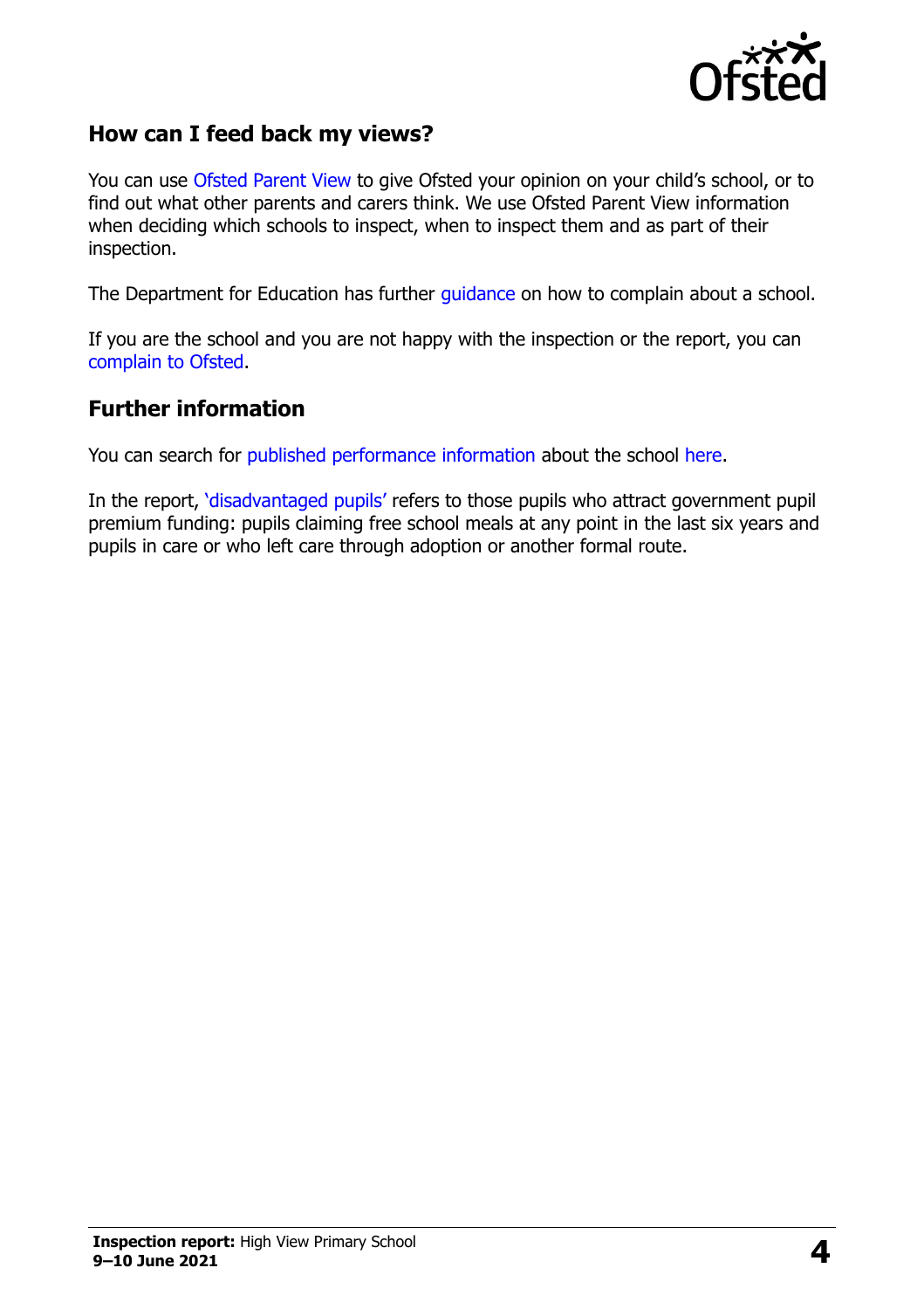

#### **School details**

| Unique reference number             | 102971                                                             |
|-------------------------------------|--------------------------------------------------------------------|
| <b>Local authority</b>              | Sutton                                                             |
| <b>Inspection number</b>            | 10192549                                                           |
| <b>Type of school</b>               | Primary                                                            |
| <b>School category</b>              | Foundation                                                         |
| Age range of pupils                 | 3 to 11                                                            |
| <b>Gender of pupils</b>             | Mixed                                                              |
| Number of pupils on the school roll | 466                                                                |
| <b>Appropriate authority</b>        | The governing body                                                 |
| <b>Chair of governing body</b>      | <b>Kate Finnis</b>                                                 |
| <b>Headteacher</b>                  | <b>Robert Claxton</b>                                              |
| Website                             | www.highviewprimary.org.uk/                                        |
| Date of previous inspection         | 8–9 June 2016, under section 5 of the<br><b>Education Act 2005</b> |

# **Information about this school**

- High View is much larger than the average-sized primary school.
- A new headteacher was appointed in September 2019.
- The current chair of the governing body has also been appointed since the last inspection.

# **Information about this inspection**

- This was the first routine inspection the school received since the COVID-19 pandemic began. The inspector discussed the impact of the pandemic with the school, and has taken that into account in their evaluation.
- Deep dives were completed in reading, mathematics and history. To do this, the inspector met with subject leaders, had discussions with staff and pupils, visited lessons and looked at pupils' work. The inspector also considered leaders' plans for science and geography.
- The inspector scrutinised a range of documents, including leaders' evaluation of the school and priorities for improvement.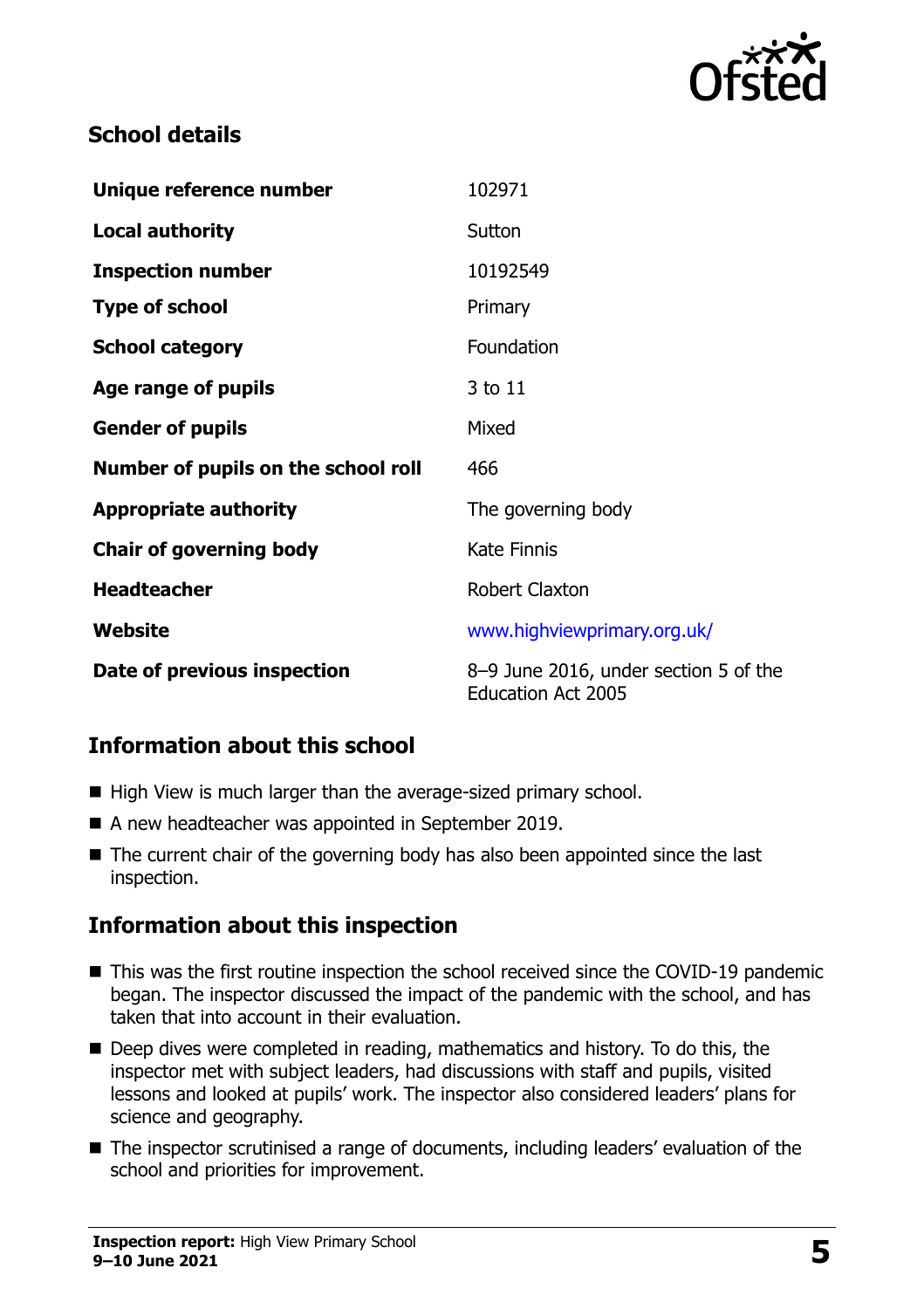

- A meeting was held with members of the governing body, including the chair of governors.
- The inspector reviewed arrangements for safeguarding by scrutinising records and through discussions with staff and pupils.
- The inspector took account of the views of pupils, parents and staff, as gathered through discussions and Ofsted's surveys.

#### **Inspection team**

Nick Turvey, lead inspector Her Majesty's Inspector